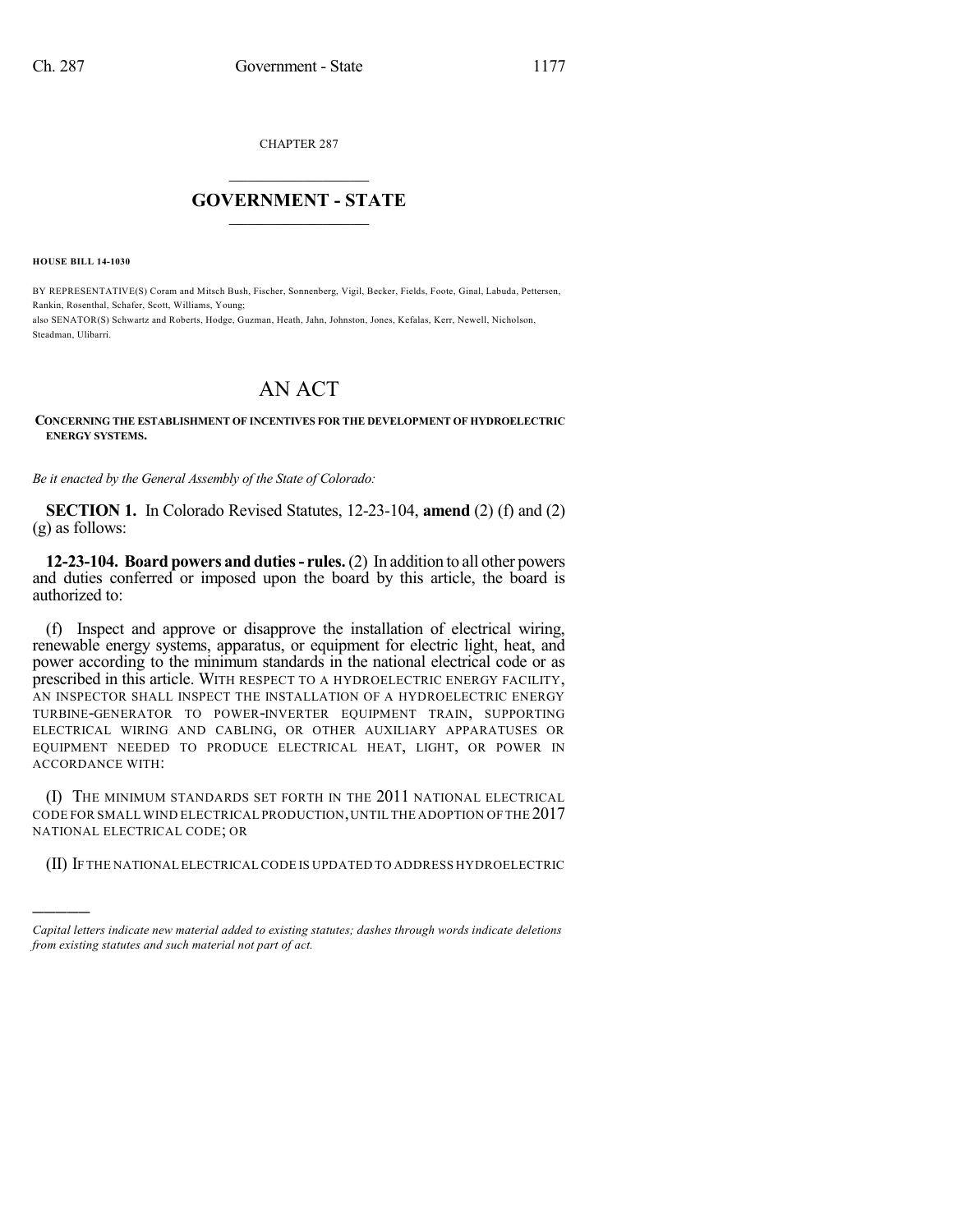ENERGY SPECIFICALLY, THE HYDROELECTRIC ENERGY PROVISIONS OF THE UPDATED NATIONAL ELECTRICAL CODE.

(g) Review and approve or disapprove requests for exceptions to the national electrical code in unique construction situations where a strict interpretation of the code would result in unreasonable operational conditions or unreasonable economic burdens, as long as public safety is not compromised.

**SECTION 2.** In Colorado Revised Statutes, **add** 24-38.5-108 as follows:

**24-38.5-108. State agency coordination of review of federal license and license exemption applications for hydroelectric energy projects - legislative declaration - definitions - rules.** (1) **Legislative declaration.** THE GENERAL ASSEMBLY HEREBY FINDS AND DECLARES THAT:

(a) HYDROELECTRIC ENERGY IS A RELIABLE, AFFORDABLE, AND SUSTAINABLE ENERGY SOURCE AND IS THE LARGEST SOURCE OF CLEAN ENERGY IN THE UNITED STATES;

(b) AS OF 2005, THERE WERE SIXTY-TWO OPERATING HYDROELECTRIC ENERGY FACILITIES THROUGHOUT COLORADO, WITH A COMBINED CAPACITY OF ONE THOUSAND ONE HUNDRED AND SIXTY-TWO MEGAWATTS;

(c) ACCORDING TO A RECENT BUREAU OF RECLAMATION STUDY, COLORADO CURRENTLY HAS MORE THAN THIRTY SITES ON WHICH NEW HYDROELECTRIC ENERGY FACILITIES COULD BE PLACED AND A FEDERAL DEPARTMENT OF ENERGY REPORT IDENTIFIES ANOTHER ELEVEN POTENTIAL SITES. IF ALL OF THE IDENTIFIED SITES WERE CONSTRUCTED, THEY COULD POWER OVER SIXTY-FIVE THOUSAND HOMES EACH YEAR.

(d) (I) TO CONSTRUCT, OPERATE, OR MAINTAIN A NONFEDERAL HYDROELECTRIC ENERGY FACILITY, A PERSON MUST APPLY TO FERC FOR A LICENSE OR A LICENSE EXEMPTION IF THE FACILITY IS LOCATED ON NAVIGABLE WATERS IN THE UNITED STATES, OCCUPIES LANDS OF THE UNITED STATES, UTILIZES SURPLUS WATER OR WATER POWER FROM A UNITED STATES GOVERNMENT DAM, OR, UNDER SOME CIRCUMSTANCES, IS LOCATED ON A STREAM OVER WHICH THE UNITED STATES CONGRESS HAS COMMERCE CLAUSE JURISDICTION;

(II) AS PART OF FERC'S LICENSING PROCESS, AN APPLICANT FOR A HYDROELECTRIC ENERGY FACILITY LICENSE OR LICENSE EXEMPTION MUST MEET SPECIFIC PREFILING CONSULTING REQUIREMENTS, INCLUDING A REQUIREMENT TO CONSULT WITH RELEVANT STATE AGENCIES ABOUT THE PROPOSED PROJECT AND TO PROVIDE THOSE AGENCIES WITH AN OPPORTUNITY TO COMMENT ON THE APPLICATION AND REQUEST ANY STUDIES THAT MAY BE RELEVANT TO THE PROPOSED PROJECT;

(III) TO PROMOTE THE CONSTRUCTION AND OPERATION OF NEW HYDROELECTRIC ENERGY FACILITIES, THE UNITED STATES CONGRESS PASSED THE "HYDROPOWER REGULATORY EFFICIENCY ACT OF 2013", FEDERAL PUBLIC LAW 113-23, AS AMENDED, WHICH EXEMPTS CERTAIN HYDROELECTRIC ENERGY FACILITIES THAT HAVE AN INSTALLED CAPACITY OF FEWER THAN TEN THOUSAND KILOWATTS FROM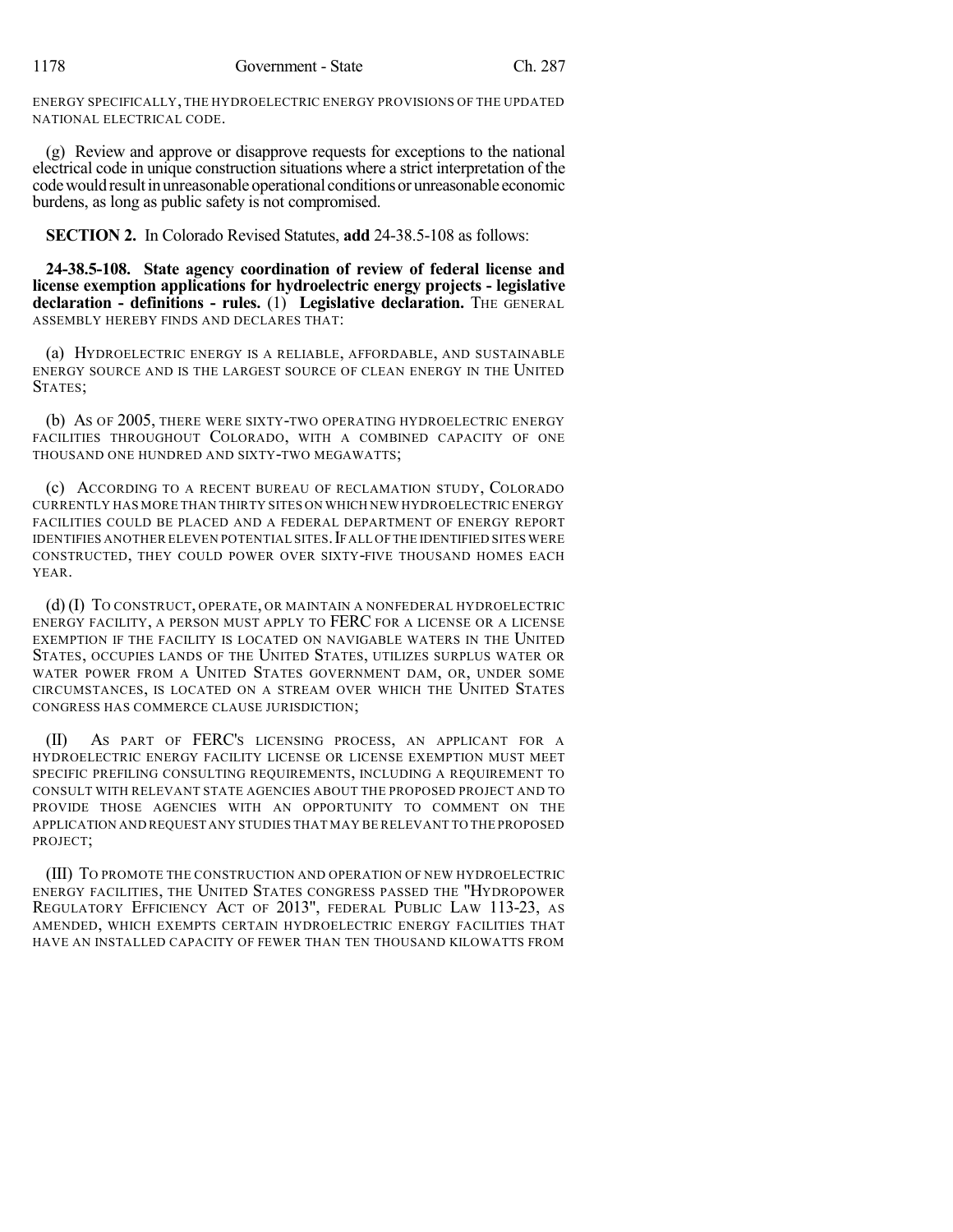THE LICENSING REQUIREMENTS AND STREAMLINES THE APPROVAL PROCESS FOR HYDROELECTRIC ENERGY FACILITIES GENERALLY; AND

(e) TO FURTHER PROMOTE THE CONSTRUCTION AND OPERATION OF NEW HYDROELECTRIC ENERGY FACILITIES IN COLORADO, THE ROLE OF STATE AGENCIES IN CONSULTING ON A HYDROELECTRIC ENERGY FACILITY APPLICATION FOR A FEDERAL LICENSE OR LICENSE EXEMPTION SHOULD BE STREAMLINED. TO THAT END, THE GENERAL ASSEMBLY DESIGNATES THE OFFICE AS THE COORDINATING STATE AGENCY TO FACILITATE THE TIMELY STATE AGENCY REVIEW OF A PROPOSED PROJECT.

(2) **Definitions.** AS USED IN THIS SECTION, UNLESS THE CONTEXT OTHERWISE REQUIRES:

(a) "APPLICANT" MEANS A PERSON APPLYING FOR A FERC LICENSE OR LICENSE EXEMPTION FOR A HYDROELECTRIC ENERGY FACILITY.

(b) "FERC" MEANS THE FEDERAL ENERGY REGULATORY COMMISSION.

(c) "HYDROELECTRIC ENERGY" MEANS THE GENERATION AND DELIVERY TO THE INTERCONNECTION METER OF ANY SOURCE OFELECTRICAL OR MECHANICAL ENERGY BY HARNESSING THE KINETIC ENERGY OF WATER. "HYDROELECTRIC ENERGY" INCLUDES PUMPED HYDROELECTRICITY, AS DEFINED IN SECTION 40-2-123 (3.2) (c) (II), C.R.S.

(d) "OFFICE" MEANS THE COLORADO ENERGY OFFICE.

(3) **Coordination of state agency review by the Colorado energy office.** (a) AN APPLICANT IN COLORADO MUST CONTACT, AND SUBMIT RELEVANT DOCUMENTATION TO, THE OFFICE FOR THE PURPOSE OF OBTAINING STATE AGENCY REVIEW OF HIS OR HER FERC APPLICATION, AS REQUIRED AS PART OF THE CONSULTATION REQUIREMENTS SET FORTH IN 18 C.F.R. 4.38 CONCERNING FERC LICENSE AND LICENSE EXEMPTION PROCEDURES.

(b) THE OFFICE SHALL COORDINATE STATE AGENCY REVIEW OF THE APPLICATION BY PROVIDING THE FOLLOWING TO ALL RELEVANT STATE AGENCIES WITH POTENTIAL INTEREST IN THE APPLICANT'S HYDROELECTRIC ENERGY PROJECT:

(I) NOTICE VIA EMAIL OF THE APPLICATION;

(II) ELECTRONIC COPIES OF ANY DOCUMENTATION RECEIVED FROM THE APPLICANT;

(III) A GENERAL DESCRIPTION OF THE FERC REVIEW PROCESS; AND

(IV) THE DEADLINE BY WHICH THE OTHER STATE AGENCIES MUST SUBMIT ANY COMMENTS ABOUT THE APPLICATION TO THE OFFICE. THE OFFICE SHALL SET A DEADLINE THAT IS SUFFICIENTLY IN ADVANCE OF THE EXPIRATION OF THE COMMENT PERIOD PROVIDED FOR BY FERC TO ALLOW THE OFFICE TO COMPILE OTHER AGENCIES'COMMENTS AND ITS OWN COMMENTS FOR TIMELY SUBMISSION TO FERC.